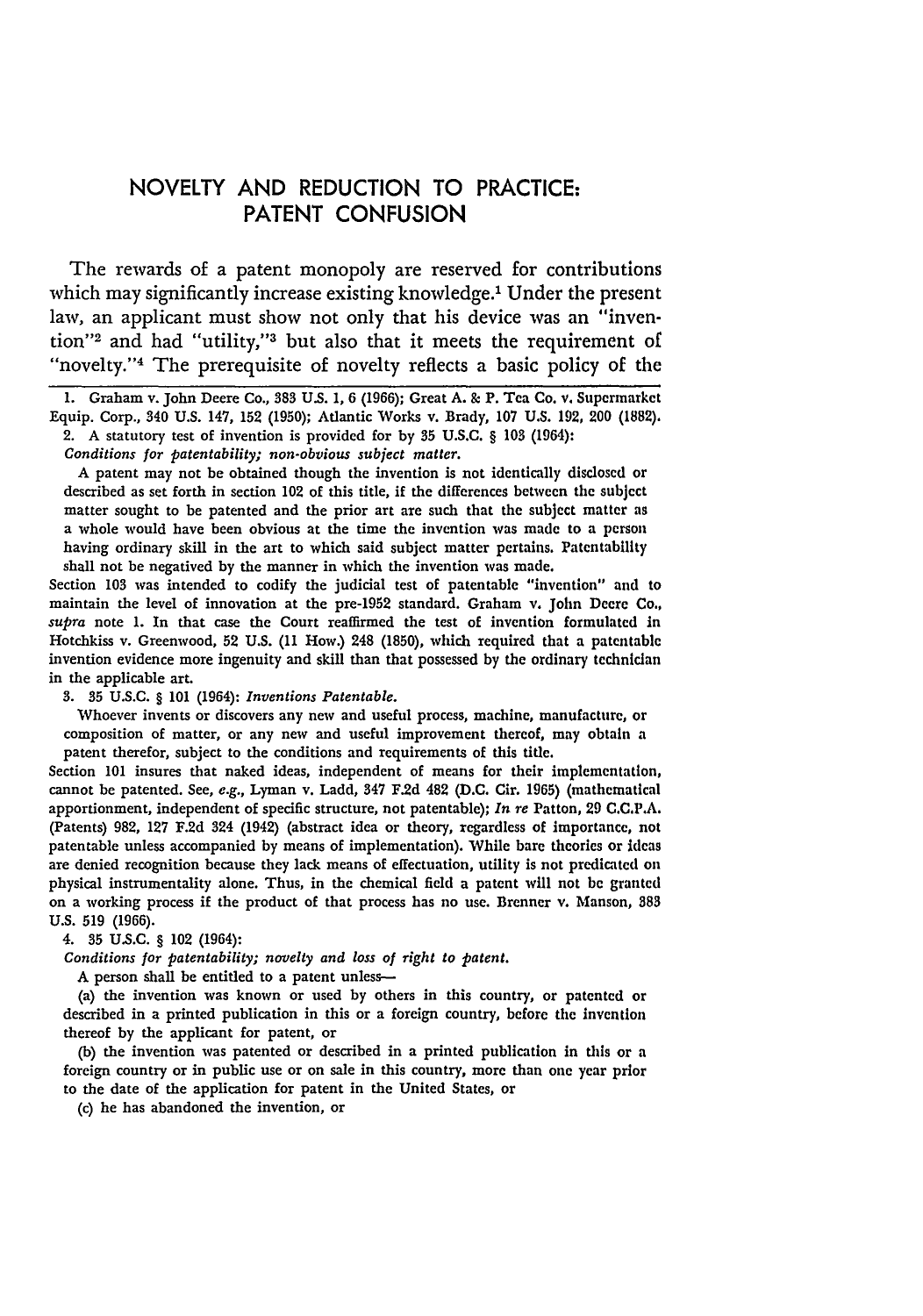law to reward only those inventors who first place the device in the public domain.<sup>5</sup> If knowledge of the subject sought to be patented has already been made available to the public, then a patent grant would not only serve no useful purpose,<sup>6</sup> but would injure the public by removing existing knowledge from the public domain.7

The novelty requirement is spelled out in Section 102(a)<sup>8</sup> of the Patent Act of **1952:** a patent will be barred for lack of novelty if the invention had previously been described in a prior patent or printed publication, or if it had been "known or used by others." While prior patents and printed publications are relatively clear categories, the "known or used by others" obstacle is ill-defined; read expansively, it would bar *any* invention which had previously been thought of-however vaguely-by someone else. To prevent yesterday's science-fiction from becoming today's patent bar, courts have long read the statutory language restrictively. An invention was not "known or used" unless it had been *actually reduced to practice,"* by building a working and

(d) the invention was first patented or caused to be patented **by** the applicant or his legal representatives or assigns in a foreign country prior to the date of the applica**tion** for patent in this country on an application filed more than twelve months before the filing of the application in the United States, or

(e) the invention was described in a patent granted on an application for patent **by** another filed in the United States before the invention thereof by the applicant for patent, or

**(f)** he did not himself invent the subject matter sought to be patented, or

(g) before the applicant's invention thereof the invention was made in this country **by** another who had not abandoned, suppressed, or concealed it. In determining priority of invention there shall be considered not only the respective dates of conception and reduction to practice of the invention, but also the reasonable diligence of one who was first to conceive and last to reduce to practice, from a time prior to conception by the other.

An invention is said to lack patentable novelty under section 102 if it has been "antidpated" **by** a prior device which contains all the elements of the invention and which performs substantially the same work in substantially the same way. A discovery is, therefore, anticipated if the prior art discloses a substantially identical earlier innovation. Patentable "invention," however, is not defined in terms of anticipation; a device is said to lack invention under section **103** when its design or operation would have been obvious. Monroe Auto Equip. Co. v. Heckethorn Mfg. & Supply Co., 332 **F.2d** 406, 414-15 (6th Cir. 1964); Allied Wheel Prods., Inc. v. Rude, 206 **F.2d 752, 760** (6th Cir. **1953).**

**5.** 1 RoBINsON, **LAiw** OF PATENrs § 221 (1890); see also Gayler v. Wilder, **51 U.S. (10** How.) **477,** 496-97 **(1850).**

**6.** Authorities cited note 5 *supra.*

**7.** Graham v. John Deere Co., **383 U.S.** *1,* 6 (1966).

**8. 35** U.S.C. § 102(a) (1964), *supra* note 4. The substance of section 102(a) has been in the patent laws since their inception in **1790. 1** Stat. **110 (1790);** 1 Stat. **319 (1793); 5** Stat. **119 (1836);** 16 Stat. 201 **(1870); REv. STAT.** § 4886 **(1874); 35 U.S.C.** § **31** (1946); **35** U.S.C. § 102(a) **(1952).**

9. E.g., Stearns v. Tinker & Rasor, 220 **F.2d** 49, 56 (9th Cir.), *cert. denied,* **350** U.S.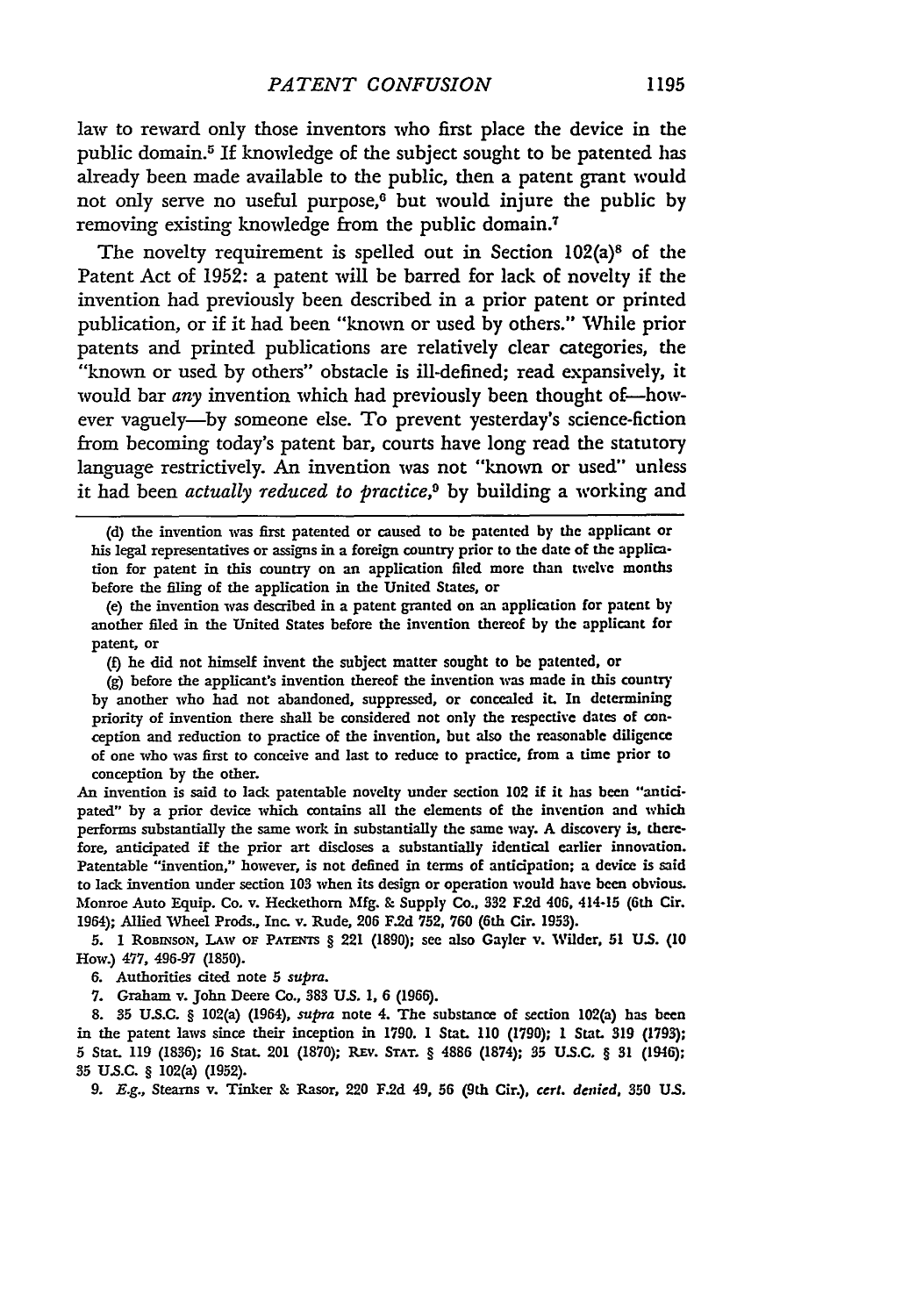tested embodiment,<sup>10</sup> or constructively reduced to practice, by filing a detailed patent application, which later ripened into a patent.<sup>11</sup> And it was not known or used "by others" unless the inventor had made knowledge of his device available to the public.<sup>12</sup>

This interpretation has been upset by a recent decision of the Court of Customs and Patent Appeals, *In re Borst*,<sup>13</sup> which may severely tighten the requirement of novelty. The court rejected four of Borst's claims relating to a neutron amplifier, citing as the sole prior reference a 1947 Atomic Energy Commission secret memorandum. The idea in the memorandum had been neither actually nor constructively reduced to practice.<sup>14</sup> Rejecting these requirements as "illogical" and "anomolous," the court held the amplifier had been "known or used" because the memorandum had described the device in detail;<sup>15</sup> and it had been "known or used by others" because the Atomic Energy Act<sup>10</sup>

**830 (1955);** Block v. Nathan Anklet Support Co., **9 F.2d 311, 312-18 (2d** Cir. **1925),** *In re* Schlittler, 43 **C.C.P.A.** (Patents) **986, 992,** 234 **F.2d 882, 886 (1956).**

**10.** See, e.g., Corona Cord Tire Co. v. Dovan Chemical Corp., **276 U.S. 358, 383 (1928);** Coffin v. Ogden, **85 U.S. (18** Wall.) 120, 124 **(1873).** While the foregoing authorities make it clear that abandoned experiments are not reductions to practice, they cannot be construed to hold that the mere production of a chemical compound is sufficient to establish a reduction to practice; frequently tests will be required to demonstrate utility. Blicke v. Treves, 44 **C.C.P.A.** (Patents) **753, 756-57,** 241 **F.2d 718, 720 (1957).** See Note, **The** *Legally Complete Invention-A Study of the Requirement of Testing to Establish an Actual Reduction to Practice,* **3** Go. **WASH.** L. Rxv. 740 (1965).

11. *In re* Schlittler, *supra* note 9, at 992, 234 F.2d at 886. Thus, if the application is withdrawn or rejected it does not constitute a constructive reduction to practice. *Id.* at **990, 234 F.2d** at **885.**

12. See Pennock v. Dialogue, **27 U.S.** (2 Pet.) **1, 18-19 (1829);** *cf.* **85 U.S.C.** § 102 (1964) (Reviser's Note). While a constructive reduction to practice constitutes an anticipation from the date of application and not the date of issuance, **35 U.S.C.** § 102(e) (1964), it Is not, strictly speaking, publicly accessible from the time of filing. **35 U.S.C.** § 122 (1964). However, the applicant has done all he can to make his discovery known when he files, and it, therefore, appears correct to disregard the delays of the Patent Office in issuing the patent. Alexander Milburn Co. v. Davis-Bournonville Co., **270 U.S. 390,** 401 **(1926).** Once the patent issues, all secrets disclosed therein fall into the public domain. Nat'l Welding Equip. Co. v. Hammon Precision Equip. Co., **165** F. Supp. **788, 795 (N.D. Cal. 1958).**

**13. 52** C.C.P.A. (Patents) **-,** 345 **F.2d 851** (1965), *cert. denied,* **382 U.S. 973 (1966).**

14. In fact the document was prefaced by a statement that it embodied an idea which, *if it worked,* would have wide implications in the field of applied atomic energy. Brief for Appellant, **p. 10,** *In re* Borst, *supra* note **13.**

**15.** In so holding, the court rejected the long established rule, recently considered and reaffirmed in *In* re Schlittler, *supra* note **9,** that "known or used" requires knowledge of an invention that has been completed **by** reduction to practice, actual or constructive. *Id.* at **992,** 234 **F.2d** at **886-87.** *Schittler* was expressly overruled to the extent it required such a reduction. *Borst, supra* note **13,** at **-,** 845 **F.2d** at **854-55.**

**16. 68** Stat. 947 (1954), 42 **U.S.C.** § **2185** (1964):

In connection with applications for patents covered **by** this Chapter, the fact that the invention or discovery was known or used before shall **be a** bar to the patenting of such invention or discovery even though such prior knowledge or use was under secrecy within the atomic energy program of the United States.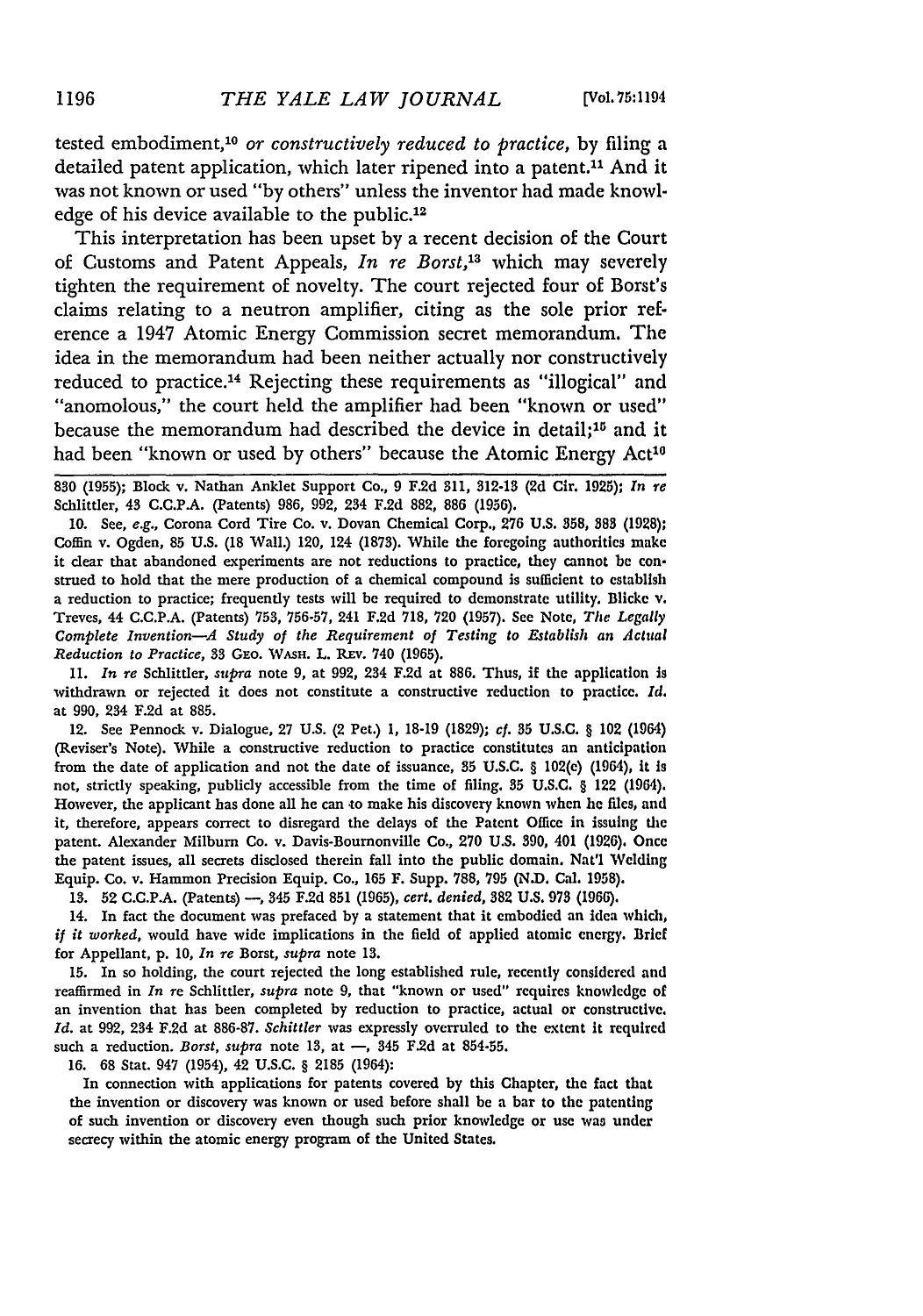provided that such secret memoranda were constructively accessible to the public.17 Hence, Borst's claims lacked novelty.

The decision expressly recognized that the 1947 disclosure did not constitute a "publication" within the meaning of the patent law.'8 Thus *Borst* may create a new category of disclosures—unpublished yet publicly accessible memoranda-which will serve as a bar to patents. **Of** course, the courts may limit *Borst* to the unique statutory category of Atomic Energy Commission discoveries. But if *Borst* is applied outside this narrow preserve, it may create a major new barrier to patentability.19

**18.** *In re* Borst, *supra* note **13,** at **-, 345 F.2d** at **853.**

19. The *Borst* decision potentially increases the number of section 102(a) bars to which defendants in infringement actions, **35 U.S.C.A.** § 282 (Supp. 1965), and patent examiners in application proceedings may have reference. For example, under *pre-Borst* decisions an invention could not be "known" unless it was reduced to practice, and hence it could not be known **by** others in this country-as required **by** section 102(a) and its predecessorsunless it was reduced to practice in the United States. *E.g.,* Westinghouse Mach. Co. v. General Electric Co., 207 Fed. 75, 78 (2d Cir. **1913);** City of Milwaukee v. Activated Sludge. Inc., 69 F.2d 577, **589** (7th Cir. 1934). *Borst,* however, eliminates the need for a reduction to practice, and focuses on the disclosure itself. Thus, if there is a *Borst.type* disclosure to others in the United States of an invention which was reduced to practice abroad, the geographical restriction in section 102(a) would appear to be satisfied.

Like foreign reductions, applications which are withdrawn or for some other reason do not ripen into patents have traditionally been denied the status of anticipations. In **re** Schlittler, *supra* note 9, at 990, 234 **F.2d** at 885; The Corn-Planter Patent, **90 U.S. (23** Wall.) **181,** 210-11 (1874). One justification for this treatment of such "abandoned applications" is that they are usually not made accessible to the public. 35 U.S.C. § **122** (1964). But after *Borst,* an abandoned application, which is often a complete description of an invention, would be effective as a bar if the applicant makes it publicly accessible. See Note, 19 GEO. WASH. L. REV. 73 (1950); 66 COLUM. L. REV. 394, 399 (1966).

*While Borst's* impact on foreign reductions and abandoned applications is significant, it should be noted that both could previously, **by** a disclosure in a printed publication, be converted into references which would bar patentability. This is possible since printed publications are not subject to geographical or subject matter restrictions. See Westinghouse Mach. Co. v. General Electric Co., *supra,* at **78.** Even the Patent Office recognized that an abandoned application could be published. See Note, 66 COLUM. L. REV. 394, 399 **(1966).** *Borst* merely does away with the requirement of disclosing such foreign reduc. ions and abandoned applications in a printed publication.

Unpublished descriptions do more than increase the number of section 102(a) references. Section **103** references, available to defeat a discovery for lack of invention, will also ap-

**<sup>17.</sup>** *In re* Borst, *supra* note 13, at **-,** 45 **F.2d** at 854. In view of its decision that section **155** eliminates the requirement of public accessibility for prior knowledge or use produced under secrecy within the atomic energy program, the court found it unnecessary to decide whether the memorandum was publicly available upon the date of dedassification. *Id.* Whether it was accessible at that time is doubtful. *Cf. Ex parte* Suozzi, 125 **U.S.P.Q.** 445 (Pat. Off. Bd. **App. 1959)** (government employees received research report in their official capacities and not as members of the general public). Moreover, since section **155** permitted the court to hold that the disclosure did not have to be publicly accessible, the **C.C.P.A.** was able to preserve that portion of *Schlittler* which reaffirmed the public accessibility rule. *In re* Borst, *supra* note **13,** at **-, 345** F.2d at 854.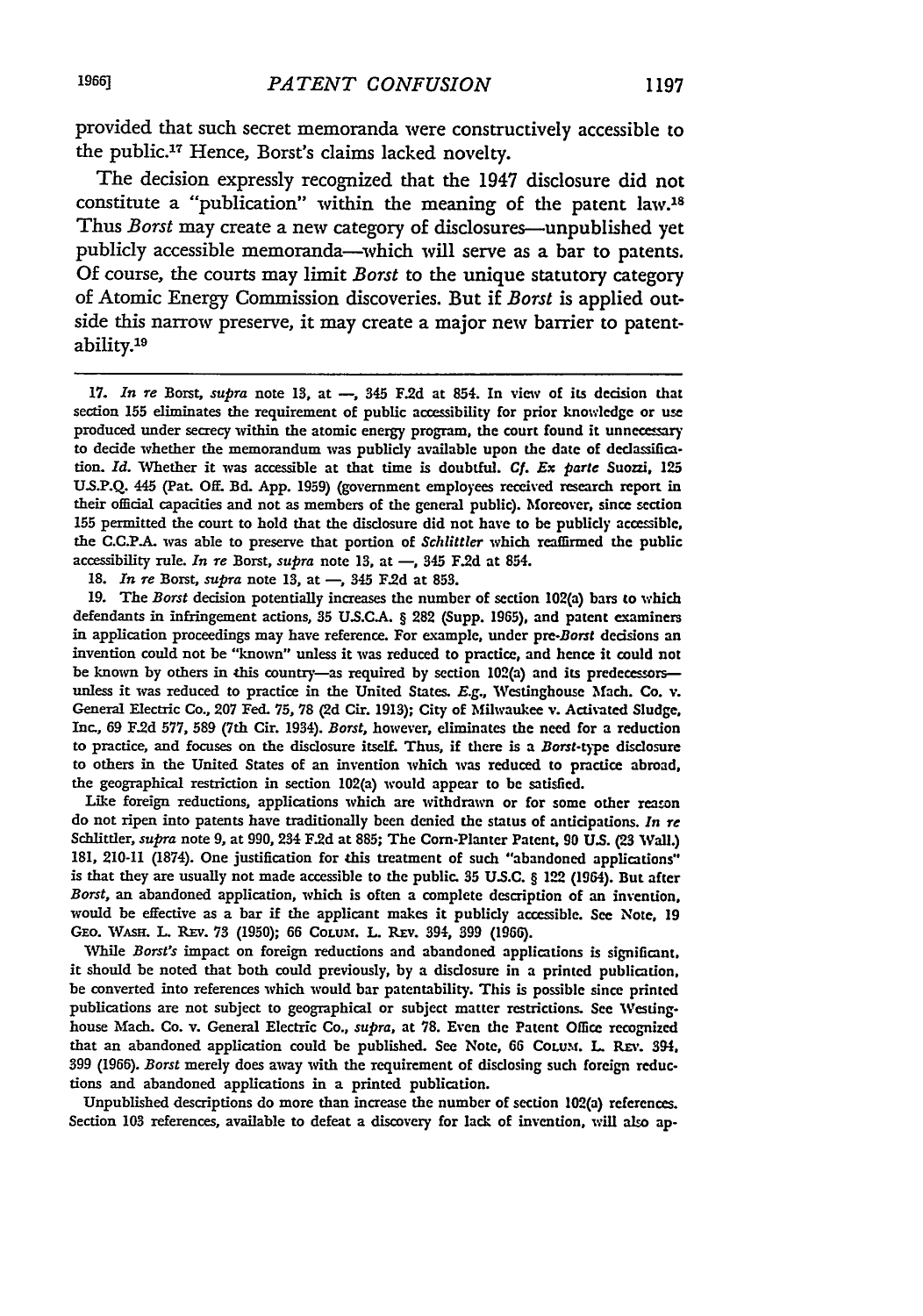The potential impact of *Borst* is its effect on the old rules for determining when a prior description would bar a patent. Before *Borst, a* mere description of an idea or conception could defeat a claim of novelty only if it were included in a "printed publication"<sup>20</sup> or a patent.<sup>21</sup> These descriptions, and no others,<sup>22</sup> were thought likely to bring knowledge of the invention to the public.<sup>23</sup> And unless the public knew of the earlier discovery, the subsequent invention would be considered novel.<sup>24</sup>

The "printed publication" clause has consistently been interpreted in light of this purpose-to bar a patent only if the earlier invention were known to society. At the time the statute was enacted.<sup>25</sup> the printing press was the only device for inexpensive reproduction of documents.<sup>26</sup> As techniques have grown, courts have broadened the definition of "printing" to include typewritten and mimeographed documents deposited in public libraries.<sup>27</sup> Provision for dissemination

pear more frequently since section 103 bars depend upon the state of the prior art as defined **by** section 102. See, **e.g.,** Federico, *Commentary on the New Patent Act,* 35 **U.S.C.A. 1** at 20; H.R. RE. No. 1923, 82d Cong., 2d Sess. 7 **(1952);** see also Hazeltine Researd, Inc. v. Brenner, **382** U.S. 252 (1965), *rehearing denied,* 382 U.S. 1000 (1966).

20. The disclosure in a printed publication need not be based upon a working invention. *E.g.,* The Telephone Cases, **126** U.S. 1, 535-36 (1887); *In re* Shackcll, 39 **C.C.P.A.** (Patents) 847, 856, 194 F.2d 720, 727, *cert. denied,* 343 **U.S.** 978 (1952). Like a patent, however, it must contain a sufficient description to enable one skilled in the art to construct the device. *E.g., In* re Legrice, 49 **C.C.P.A.** (Patents) 1124, 1134, **801** F.2d 929, **936** (1962); Seymour v. Osborne, **78** U.S. (11 Wall.) 516, 555 (1870).

21. Early patent statutes required that the applicant deliver a working model to the Commissioner of Patents. E.g., Patent Act of 1836  $\S$  6, 5 Stat. 119. The practice has since been discarded. The Commissioner, however, is authorized to require a model or specimen if, in his discretion, they are needed to demonstrate operativeness or for purposes of experimentation. **35** U.S.C. § 114 (1964).

22. Thus even prior unpublished drawings could not negative novelty, no matter how completely they disclosed the subject matter sought to **be** patented. 1 **DELLER,** WALKER **ON PATENTS** § **70 (2d ed.** 1964).

**23.** Patents after issuance are publicly accessible **by** statute. **35 U.S.C.A. §** 41(a)(9) (Supp. **1965); 35** U.S.C. § 11(a)(1) (1964); *but see* 35 U.S.C. § **181** (1964). Publications, by definition, are publicly available. E.g., Badowski v. U.S., 143 Ct. **Cl. 23,** 28-30, **161** F. Supp. **252, 255-56** (1958). *In re* Tenney, 45 C.C.P.A. (Patents) 894, 254 F.2d **619** (1958), Cottler v. Stimson, 20 Fed. 906, 910 (C.C.D. Ore. 1884); 1 DELLER, WALKER ON PATENTS § 60 (2d cd. 1964).

24. Authorities cited note 5 *supra.*

**25.** The term "printed publication" first appeared in the Patent Act of **1836, 5** Stat. **117** (1836). See generally, I.C.E. Corp. v. Armco Steel Corp., **250** F. Supp. 788, 740-41 **(S.D.N.Y. 1966).**

**26.** Gulliksen v. Halberg, **75** U.S.P.Q. **252, 258** (Pat. Off. **Bd.** App. 1937). *Cf.,* Keene v. Wheatley, 14 Fed. Cas. 180, 192-93 (No. 7644) (C.C.E.D. Pa. 1861).

27. See, *e.g.,* Gulliksen v. Halberg, *supra* note **26** (typewritten thesis a printed publication); *Ex parte* Herschberger, **96** U.S.P.Q. 54 (Pat. Off. Bd. App. **1952)** (Ph.D. thesis, partially typewritten and partially handwritten a printed publication); Hamilton Labs., Inc. v. Massengill, **111 F.2d** 584, **585** (6th Cir.) (dictum), *cert. denied,* **311** U.S. **688** (1940).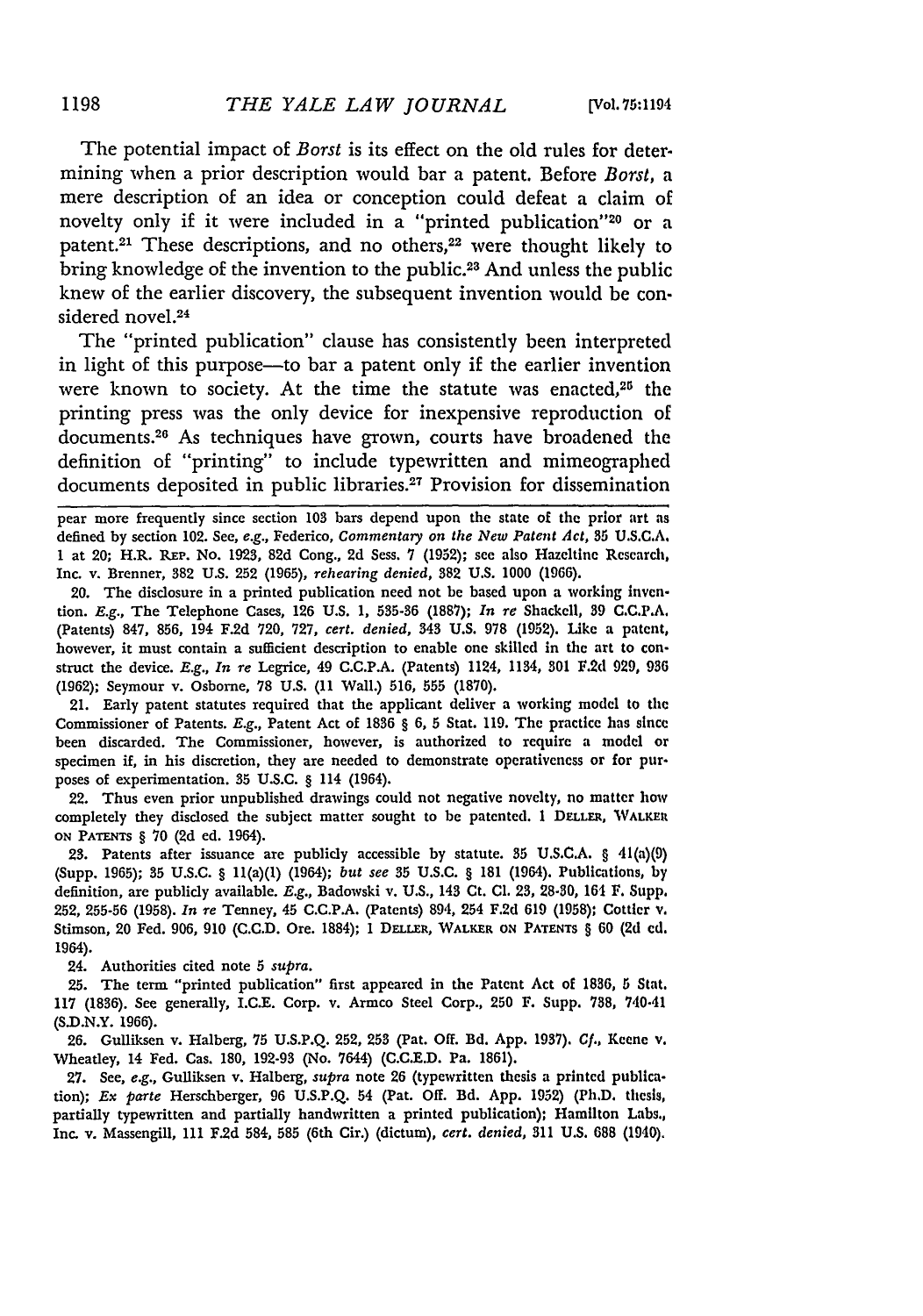of the knowledge is supplied by the "publication" requirement, under which a printed document will not bar a patent unless it has been made available to the public.<sup>28</sup> In *Badowski* v. United States.<sup>29</sup> for example, the government challenged a patent by unearthing a Russian document describing the device. The court found that the document had been obtained in 1958 only after "months of diplomatic endeavor by defendant's embassy in Moscow."<sup>30</sup> There was no evidence that it had ever been accessible to the public in any country prior to the 1942 patent application; nor had the document been contained in any library anywhere, even at the time of litigation. Consequently, the document was held not to be a prior publication, and the patent was granted. Similarly, private reports, $31$  confidential papers, $32$  and documents intended for distribution solely within an organization<sup>33</sup> have all failed the publication test. On the other hand, even a single copy of a typed thesis meets the publication test if it has been deposited in a public library.34

What *Borst* may do is to add another bar to novelty: a memorandum describing an idea but which falls short of the requirements for printed publication.<sup>35</sup> Unless construed with care, the new bar to novelty may prove a troublesome category.

**28.** Cases cited note *23 supra.*

**29.** 143 **Ct.** CI. 23, 164 F. Supp. **252** (1958).

**30.** *Id.* at 28, 164 F. Supp. at 255.

**31.** *E.g.,* **Dow** Chemical Co. v. Williams Bros. Well Treating Corp., **81 F.2d** 495 (10th Cir.), *cert. denied,* **298 U.S.** 690 (1936.

**32.** *E.g.,* United Chromium, Inc. v. General Motors Corp., **11** F. Supp. 694. **699 (D.** Conn. 1935), *rev'd on other grounds,* **85 F.2d 577** (2d Cir. 1936).

*33. E.g., Ex parte* Suozzi, *supra* note **17;** *but see Ex parte* Brimm **&** Galley, 147 **U.S.P.Q. 72** (Pat. Off. Bd. App. 1963).

34. *E.g., Ex parte* Herschberger, *supra* note **27;** Gulliksen v. Halberg, supra note **26.** A single copy of a printed book has also satisfied the test. *E.g.,* John Crossley & Sons. Ltd. v. Hogg, **83** Fed. 488 **(C.C.D.** Mass. 1897); **1** ROBINSON, **PAEnIS** § **327 (1890).** *But see* Alexander Anderson, Inc. v. Eastman, 16 F. Supp. 513, 516-17 **(S.D.** Calif. **1936)** (dictum), *appeal dismissed per stipulation,* 94 **F.2d** 1010 (9th Cir. **1938).**

**35.** In view of the minimal dissemination and printing requirements for a publication, see note *34 supra* and accompanying text, future courts may regard most publicly available memoranda to be printed publications. This would not, however, foreclose all recognition of the *Borst-type* disclosure. A manuscript submitted to a publisher may be an effective *Borst-type* disclosure from the time of its receipt, see Note, 66 **CoLum.** L. Ray. 394, 397-98 (1966), rather than a printed publication at a subsequent date. *In re* Schlittler, *supra* note **9.** Moreover, publicly available documents reproduced by techniques not

While courts have been liberal in the case of the typewritten document, a single microfilm copy has been excluded from the printed publication category of section 102. *In re* Tenney, *supra* note **23.** The Patent Office Board of Appeals, however, has permitted a microfilm copy to bar a patent, distinguishing *Tenney* on the grounds that the microfilm copy involved in that case was misclassified. *Ex parte* Garbo, 141 **U.S.P.Q. 913, 915-16** (PaL Off. Bd. App. 1962). *Cf.* I.C.E. Corp. v. Armco Steel Corp., supra note **25.**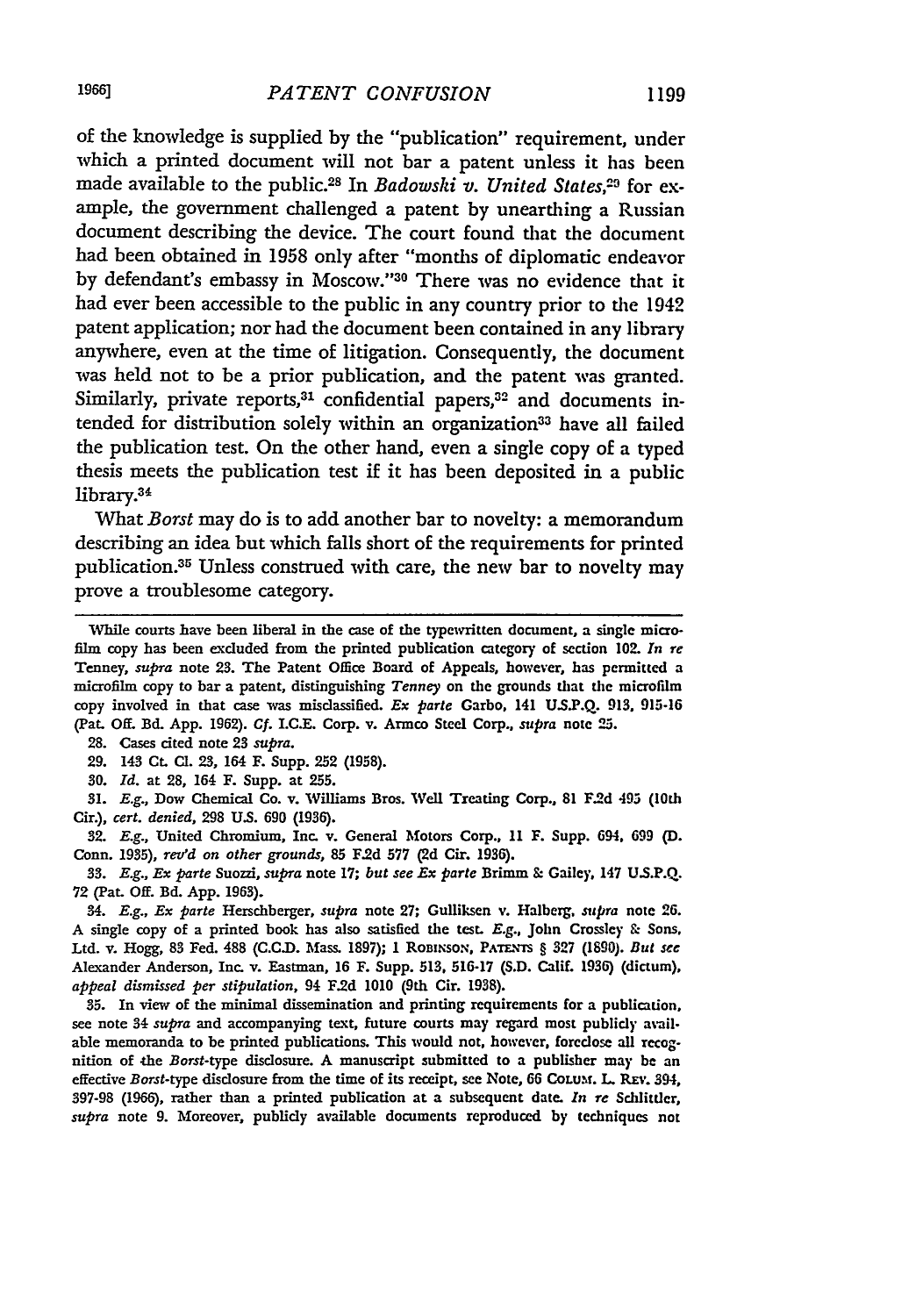First, *Borst* weakens the dissemination requirement for written descriptions. Unpublished memoranda necessarily fall short of the level of distribution demanded of publications, and yet the court left unclear exactly what lesser requirement *Borst-type* disclosures must meet.<sup>30</sup> If no significant dissemination is required severe damage may be done to patent policy. Inventors may be discouraged from investing in an idea if an obscure prior disclosure may lurk as a threat to patentability. Moreover, there is no reasonable basis for denying the second inventor a patent where the first invention was effectively kept from public knowledge.37

Second, *Borst-type* disclosures may be used to avoid the goals of the printed publication rule. Publishing involves effort; costs are high, access to scientific journals limited, and libraries restrictive in what they will allow deposited. *Borst* may tempt inventors to use the easier method of protecting their discoveries from being patented by a later inventor at the expense of the greater exchange of information provided by publications.<sup>38</sup>

**A** more serious defect is that the *Borst-type* disclosure avoids the time limit which patent law imposes on printed publications. Under § 102(b),39 an inventor loses his patent rights if he does not file an application within one year of publication, public use or sale or patenting of the device. <sup>40</sup>*Borst-type* disclosures, being none of these, do not fall

**36.** The court was not forced to formulate a test of dissemination for Borst-type dis. closures since it found that the A.E.C. document was exempted by statute from the public accessibility requirement. See notes **16, 17** *supra* and accompanying text.

**37. Cf.** authorities cited note **5** *supra.* Moreover, a *Borst.type* bar which does not present some degree of public availability could not be reconciled with the rule that a later inventor will be held to have constructive notice of the prior art. See, *e.g.,* Mast. Foos **&** Co. v. Stover Mfg. Co., 177 U.S. 485, 494 (1900).

**38.** Such a result would contravene one of the purposes of the patent law: the encouragement of dissemination of new ideas. See Universal Oil Products Co. v. Globe **Oil** & Refining Co., **322 U.S. 471,** 484 (1944); Brenner v. Manson, **383 U.S. 519, 533 (1966),**

**39. 35 U.S.C.** § **102(b)** (1964), *supra* note 4.

40. The purpose of this one-year rule is to induce prompt filing of patents, thus insuring an early date at which the public can practice the invention without fear **of** Infringement actions. An inventor is not permitted to extend his seventeen year monopoly, **35 U.S.C.A.** § 154 (Supp. **1965), by** exploiting his device and then filing -to bar the field against all others. See, e.g., Ushakoff v. **U.S.,** 164 Ct. **Cl.** 455, 460, **827 F.2d 669, 672** (1964); Warner **&** Swasey Co. v. Universal Marion Corp., **237** F. Supp. **719,** 724 **(D.** Colo. 1964), *afd,* 354 **F.2d** 541 (10th Cir. **1965);** cf. Pennock v. Dialogue, **27 U.S.** (2 Pet.) **1, 19 (1829),** While section 102(b) imposes a strict one-year rule, courts have recognized that it cannot be invoked when the inventor is engaged in reasonable experimentation. Smith & Grlggs **Mfg.** Co. v. Sprague, **123 U.S.** 249, **256 (1887).** This is true even if the inventor experimented before the public. Elizabeth v. Payment Co., **97 US. 126 (1877).**

presently considered to constitute "printing," *e.g., In re* Tenney, *supra* note **23** (microfilm copy), can qualify as Borst-type disclosures since the court did not restrict its new section 102(a) category to printed materials.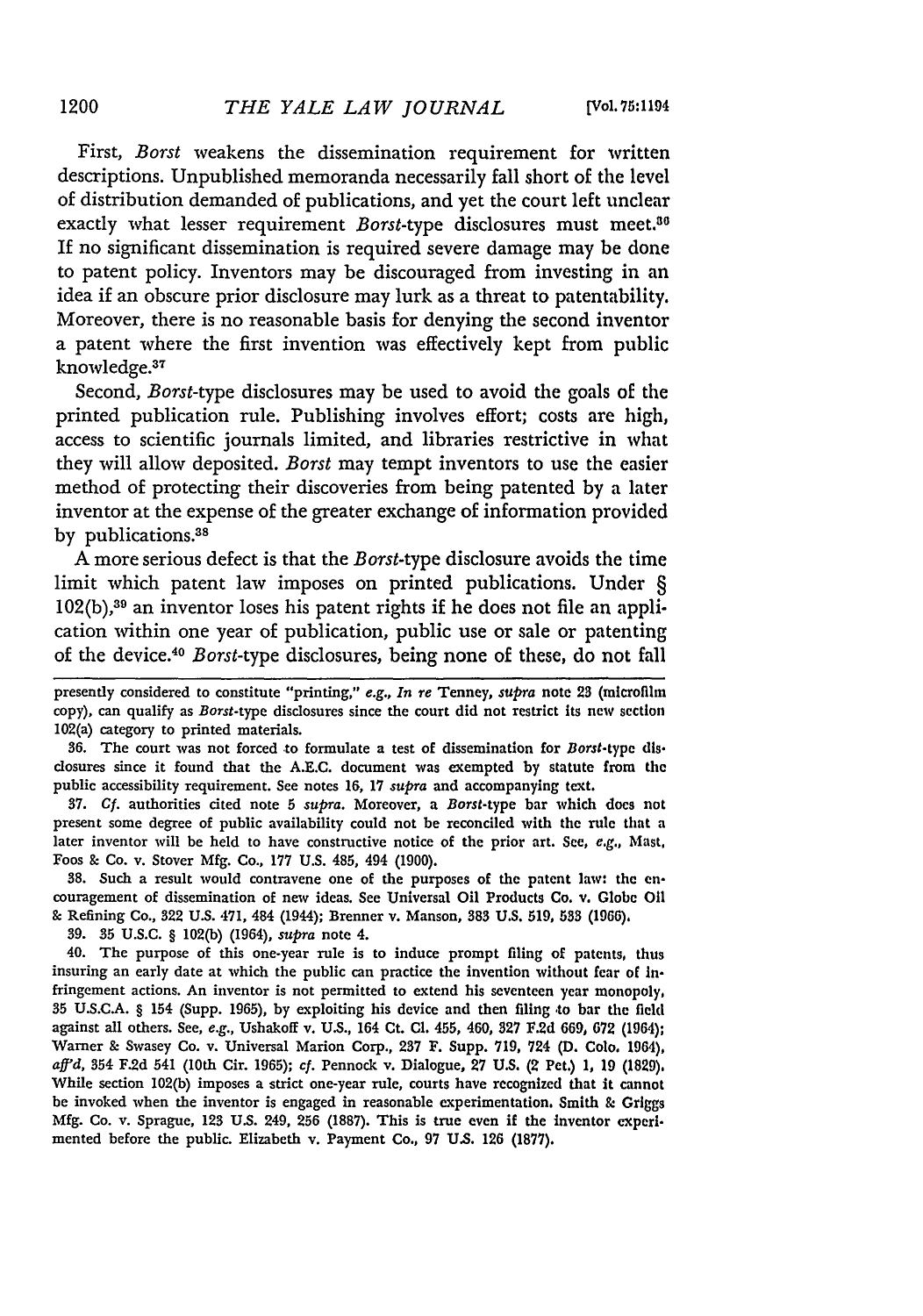within the one year rule.<sup>41</sup> The decision may thus defeat the policy of this section by enabling inventors to enjoy the pre-patent fruits of discovery with the security that a later inventor cannot gain a patent, but without effectively bringing their ideas before the public.<sup>42</sup>

Finally, *Borst-type* disclosures contain no assurances that the device is of any worth<sup>43</sup>—assurances which other methods of barring patents all possess. An actual reduction to practice proves an invention works.<sup>44</sup> Constructive reductions-the filing of patent applications-are not likely to be based on mere conjecture. Not only do filing<sup>45</sup> and attorney fees exert a sobering effect, but the Commissioner of Patents may require a working model of an invention whose operativeness appears doubtful.<sup>46</sup> Printing expenses, or the scrutiny of publishers and editors, help assure that purely frivolous claims are not likely to be found in printed publications. Moreover, the scientific community is likely to judge irresponsible representations harshly; the risk of reputation helps insure that discoveries revealed in publication are of practical benefit.

None of these deterrents to conjecture apply to *Borst-type* disclosures. An unpublished but publicly available memorandum carries no in-

41. The *Borst-type* disclosure is unlikely, moreover, to provoke printed publications, public uses, or sales by third parties, which will invoke the application of the one-year rule, see, e.g., **A.** Schrader's Sons, Inc. v. Wein Sales Corp., **9 F.2d** 306, **307-08** (2d Cir. 1925), since those skilled in the art are unlikely to see a disclosure which is **not** available to them upon reasonable investigation.

42. The Borst-type disclosure would be particularly tempting to the discoverer of an idea which, owing to existing technological lags, is not presently commercially acceptable. The disclosure would bar all others seeking patents and yet would not, **by** itself, invoke section 102(b). Thus, the inventor would be free to postpone filing and to await industrial acceptance of his contribution. The same could be said about actual reductions to practice which, while valid section 102(a) references, might not be public uses within the meaning of section 102(b). However, to anticipate under section 102(a) the actual reduction must be publicly accessible, note 12 *supra,* which frequently will constitute a section 102(b) public use. **Cf.** Egbert v. Lippmann, 104 **U.S. 333 (1881);** Monroe Auto Equipment Co. v. Heckethorn Mfg. & Supply Co., **332** F.2d 406, 415 (6th Cir. 1954); 1 Drr±ER, WAEMx on **PATENTS** § **65** (2d ed. 1964).

43. Courts have always required that, in order to bar, a prior art reference must be based on certainty and not conjecture. See, e.g., Coffin v. Ogden, **85 U.S. (18** Wall.) 120, 124 (1873).

44. See note **10** *supra* and accompanying text.

45. Patent fees have recently been increased. **35 U.S.C.A.** § 41 (Supp. 1965).

46. **35** U.S.C. § 114 (1964). This statutory provision provides efficient protection against gross speculation. *E.g.,* Upton v. Ladd, 227 F. Supp. **261** (D.D.C. 1984) (patent denied when applicant failed to produce model demonstrating operativeness of process). While some rejections on the ground of inoperativeness are clearly warranted, see, *e.g., Ex parte* Payne, 1904 Dec. Cm. Pat. 42, **108 O.G.** Pat. Off. 1049 (1903) (perpetual motion machine), the examiner cannot reject on suspidon of inoperativeness. *Ex parte* Vang, 72 **U.S.P.Q. 188** (Pat. Off. Bd. **App.** 1946); *Ex parte* Amende and Ender, **72** U.S.P.Q. 394 (Pat. Off. Bd. App. 1944).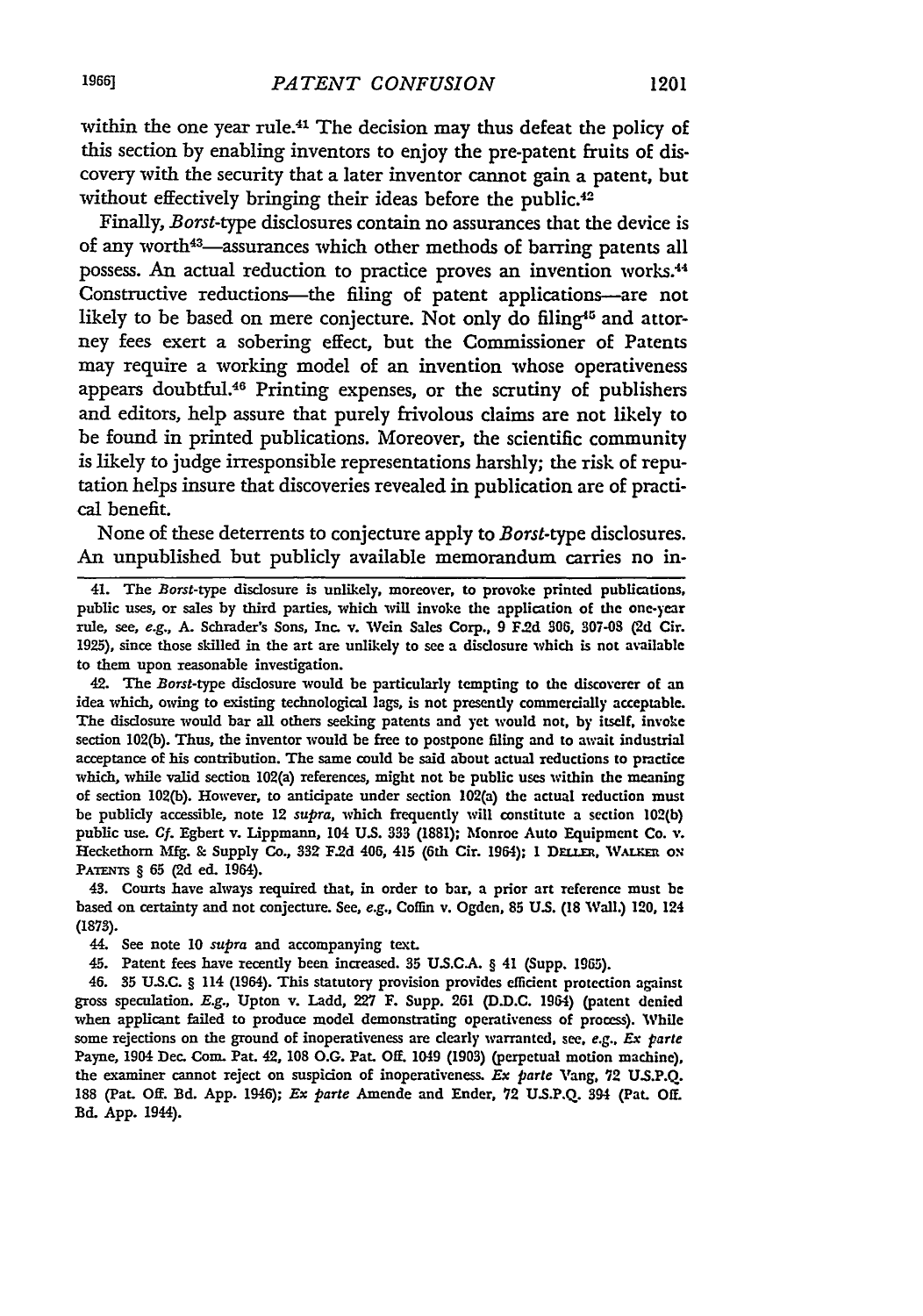herent voucher of its worth, and is far more likely to be ignored than a printed publication or patent application. Thus *Borst* may bar a patent where the original disclosure made no impression on even the small audience that it reached.<sup>47</sup>

These objections to *Borst* do not mean that its underlying rationale is unsound. For it clearly would be "illogical" and "anomolous" not to treat unpublished memoranda as bars to later patents when valuable information in the memoranda was available to the relevant public, and thus "known or used by others." This aspect of *Borst* promotes the policy of limiting patents to those inventors who develop truly new and useful contributions. This policy of restricting patents has recently received strong support from the Supreme Court;<sup>48</sup> and properly qualified, *Borst* can further this policy while avoiding potentially adverse effects.

First, the lack of safeguards against irresponsible conjecture implicit in the Borst-type disclosure should lead courts to hold unpublished disclosures as § 102(a) bars only if they are "obviously operative"; <sup>40</sup>*i.e.,* only if the disclosure is detailed enough to allow a skilled technician to predict with reasonable certainty that the device will function as described. Despite this limitation, *Borst* would still have wide application. Written descriptions of many mechanical, electronic, and other devices, for example, would be able to meet this "obviously operative" test.50 At the same time, such a test would require that the unpublished memorandum compensate by internal persuasiveness for the lack of checks obtained by the other forms of patent bars.

<sup>47.</sup> Such a result would be undesirable since the prior art is not advanced by the introduction of a mere speculation which carries with it no certification of operativeness. A later inventor should not be defeated by speculation, since if he does cause the reduction to practice of an idea, the operation of which was previously uncertain, he has made an important contribution. The patent monopoly is granted to induce precisely that kind of work. *Cf.,* Agawam Co. v. Jordan, 74 **U.S. (7** Wall.) **583, 602 (1868).** However, **35 U.S.C.** § 102(f), note 4 *supra,* precludes awarding a patent to one who appropriates the conception of another and merely reduces to practice. If he merely receives partial aid, on the other hand, he is entitled to the award. Polye v. Uhl, **51** C.C.P.A. (Patents) 1067, 1073-74, **328** F.2d **893, 898** (1964).

<sup>48.</sup> **Cf.,** Graham v. John Deere Co., **383 U.S. 1 (1966).**

<sup>49. &</sup>quot;Obviously operative" as used here is to be distinguished from the "obvious" test of invention in **35 U.S.C.** § **103** (1964), note 2 *supra.*

**<sup>50.</sup>** See, *e.g.,* THOMAS **& AUSLANDER, CHEMICAL INVENTIONS AND** CHEMICAL PATENTS §§ **9, 661** (1964). Such devices usually can **be** analyzed with precision **by** mathematical techniques. It is in the case of complex organic chemical processes, the nuclear arts, and highly sophisticated electronics, for example, that operativeness cannot be predicted with certainty, even though the disclosure, if followed, would result in a reduction to practice. *Ibid.* It should be noted that the **A.E.C.** document in *Borst* itself would probably not meet the obviously operative test. See note 14 *supra* and accompanying text.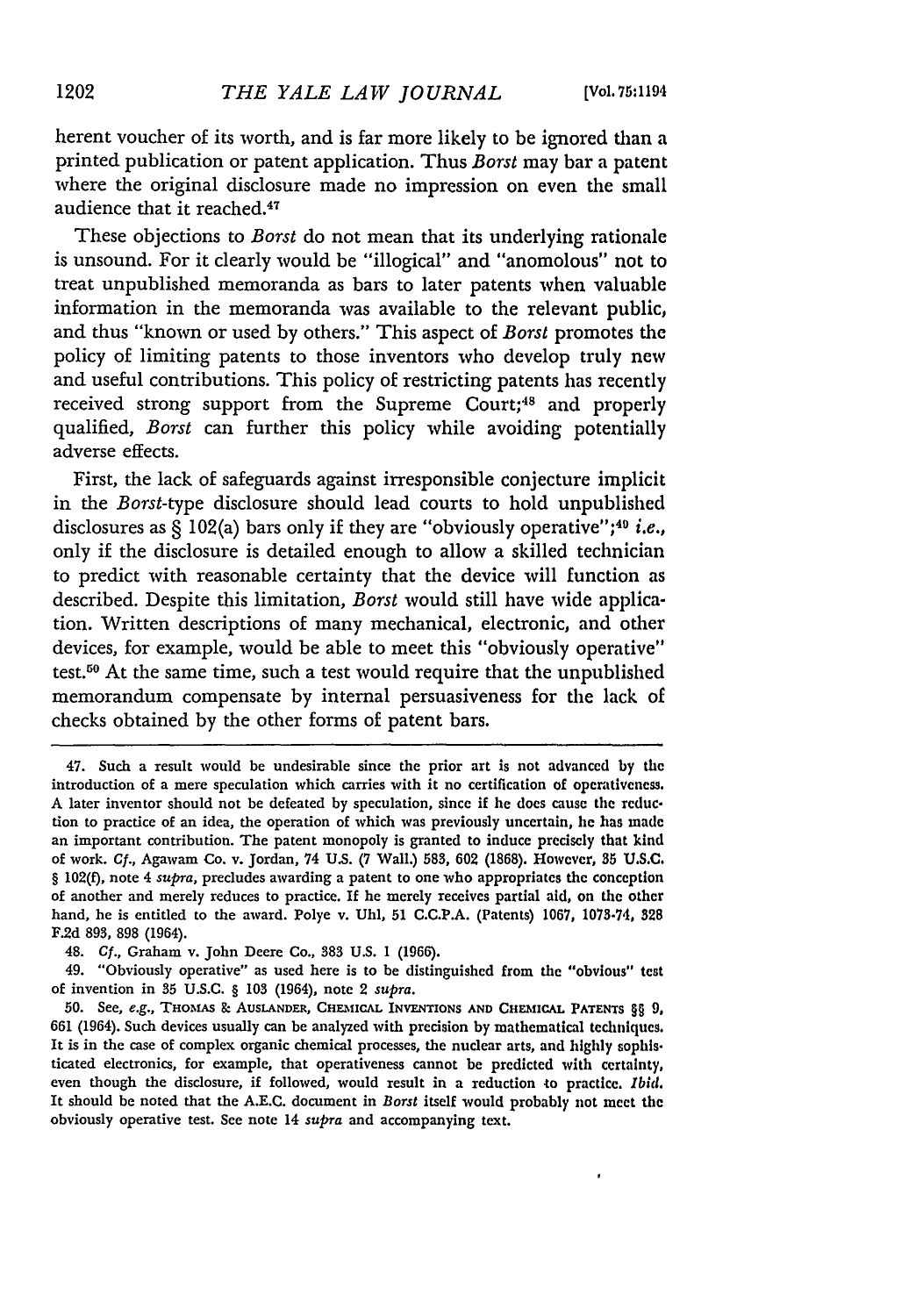Second, a rule must be applied to *Borst-type* disclosures to define what level of dissemination these memoranda must meet. The standard of dissemination applied to an actual reduction to practice can serve equally well for Borst-disclosures. This standard is simply "nonsecrecy";<sup>51</sup> if the device is not publicly accessible, it is not "known or used by others." Since the *Borst* rule also stems from the "known or used by others" clause of the statute, the same standard of accessibility should govern.

*Rosaire v. Baroid Sales Division52* illustrates the rule at work. Defendant in an infringement suit proved prior knowledge by showing that an employee of a large corporation had worked on the device. The Court of Appeals agreed with the District Court's finding that the knowledge was publically accessible since the reduction to practice had been performed under ordinary conditions "without any deliberate attempt at concealment or effort to exclude the public and without any instructions of secrecy to the employees performing the work."<sup>33</sup>

Conversely, in *Gillman v. Stern*,<sup>54</sup> the prior knowledge defense was rejected because there had been no dissemination of the earlier invention. Defendant, in challenging a patent, pointed to a earlier machine built and used by a prior inventor. However, the court noted, no one was allowed near the machine save for a few trusted employees, who had no knowledge of how the device worked. Demonstrations of the machine to prospective purchasers revealed only what it did, not how it worked. The earlier reduction to practice thus did not bar the later patent, since the inventor "kept [the construction] of his machine absolutely secret from the outside world."<sup>55</sup>

*Borst-type* disclosures should be held to this non-secret requirement, if faith is to be kept with the statute. While lack of secrecy does not insure wide dissemination of a discovery, it does allow *some* chance that the discovery will reach those skilled in the art. **A** stricter test of dissemination could not be applied to *Borst,* since any higher level of dissemination would make the disclosure a publication.<sup>56</sup>

- 54. 114 **F.2d 28 (2d** Cir. 1940), *cert. denied,* **311 U.S. 718** (1941).
- **55.** 114 **F.2d** at **31.**

**<sup>51.</sup>** See, *eg.,* Koehring Co. v. National Automatic Tool Co., Inc., **- F.2d ,** (7th Cir. **1966); Corn** Products Co. v. Standard Brands, Inc., **359 F.2d 739,** 744 (7th Cir. **1966);** Note, **73** H.av. L. Rrv. **369, 373 (1959).**

**<sup>52. 218</sup>** F.2d **72** (5th Cir.), *cert. denied,* 349 **U.S. 916 (1955).**

**<sup>53.</sup>** Rosaire v. Baroid Sales Division, 120 F. Supp. 20, 21 **(S.D.** Tex. **1954).**

**<sup>56.</sup> A** higher level of dissemination for actual reductions to practice would **be** equally undesirable since it would involve additional expenses for the earlier inventor who has already absorbed the costs of building and testing. Under this view, a single reduction to practice for less than three months is an acceptable bar. Brush v. Condit, **132 U.S. 39.** 44-46 **(1889).**